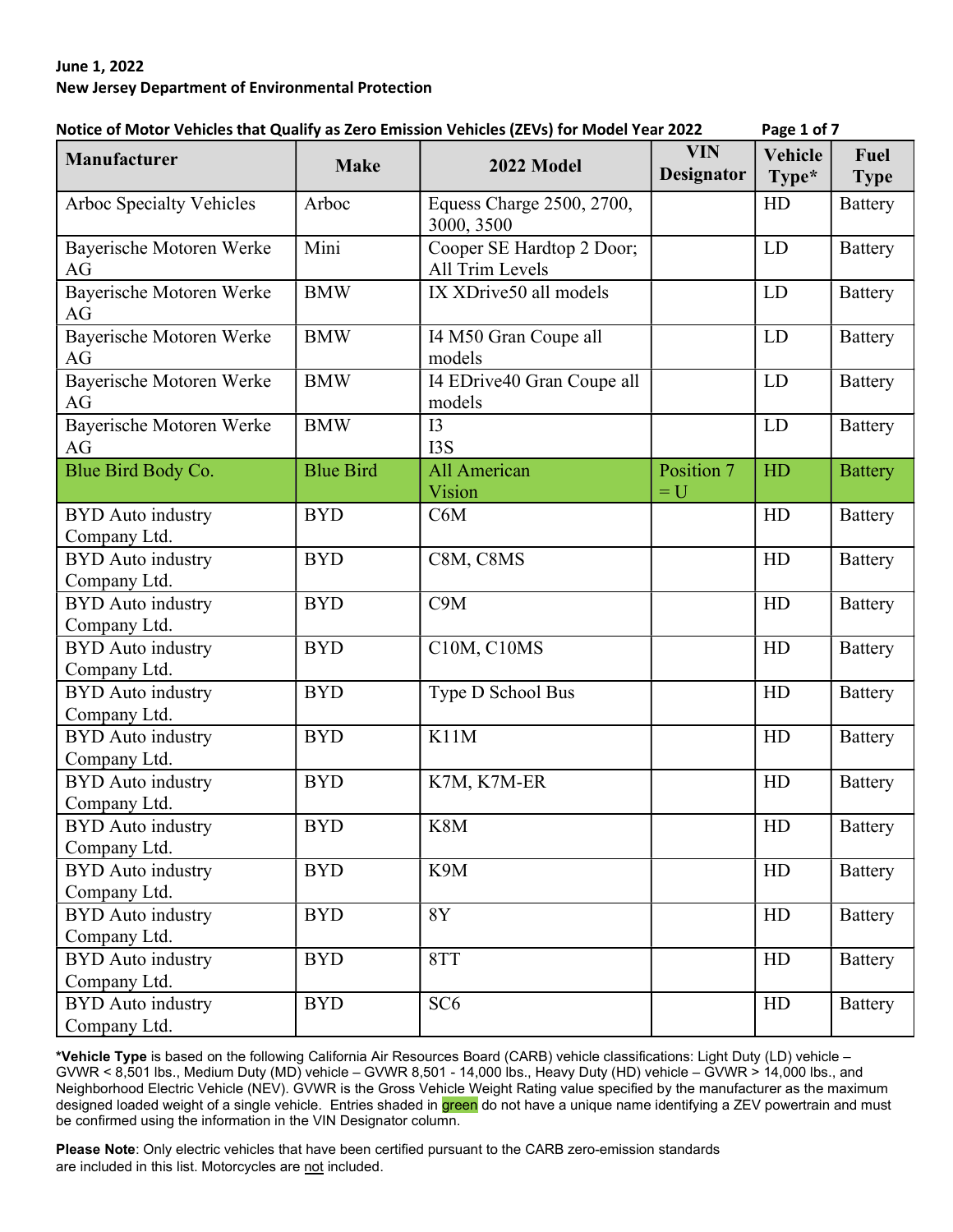| Notice of Motor Vehicles that Qualify as Zero Emission Vehicles (ZEVs) for Model Year 2022 | Page 2 of 7 |
|--------------------------------------------------------------------------------------------|-------------|
|--------------------------------------------------------------------------------------------|-------------|

| ıσ<br>٦ | 01 |  |
|---------|----|--|
|         |    |  |

| Manufacturer                             | <b>Make</b>   | 2022 Model                                                                                     | <b>VIN</b><br>Designator | Vehicle<br>Type* | Fuel<br><b>Type</b> |
|------------------------------------------|---------------|------------------------------------------------------------------------------------------------|--------------------------|------------------|---------------------|
| <b>BYD</b> Auto industry<br>Company Ltd. | <b>BYD</b>    | 6F/6R                                                                                          |                          | HD               | <b>Battery</b>      |
| <b>BYD</b> Auto industry<br>Company Ltd. | <b>BYD</b>    | <b>8R</b>                                                                                      |                          | HD               | <b>Battery</b>      |
| Club Car, LLC                            | Club Car      | Villager 2 LSV<br>Villager 2+2 LSV                                                             |                          | <b>NEV</b>       | <b>Battery</b>      |
| Club Car, LLC                            | Club Car      | 411 Current                                                                                    |                          | <b>NEV</b>       | <b>Battery</b>      |
| Club Car, LLC                            | Club Car      | Carryall 510 LSV<br>Carryall 710 LSV                                                           |                          | <b>NEV</b>       | <b>Battery</b>      |
| Columbia Vehicle Group,<br>Inc.          | Columbia      | Journeyman                                                                                     |                          | <b>NEV</b>       | <b>Battery</b>      |
| Columbia Vehicle Group,<br>Inc.          | Columbia      | MV1-LN, MV1-SN<br>SU5-LN, SU5-SN<br>NEV <sub>2</sub><br>SM2, SM4, SMT2, SMT4<br>SUV-LN, SUV-SN |                          | <b>NEV</b>       | <b>Battery</b>      |
| Columbia Vehicle Group,<br>Inc.          | Tomberlin     | E-Merge E2: LE, SE & SS<br>E-Merge E4: LE & SS<br>Eagle P5: CC & MS<br>Evolve                  |                          | <b>NEV</b>       | <b>Battery</b>      |
| Crane Carrier Co.                        | Crane Carrier | BEV LNT (incomplete)<br>BEV LET2 (incomplete)                                                  |                          | HD               | <b>Battery</b>      |
| Crane Carrier Co.                        | Crane Carrier | BEV DEL (incomplete)                                                                           |                          | HD               | <b>Battery</b>      |
| Daimler Trucks North<br>America          | Freightliner  | eCascadia (116, 126)                                                                           |                          | HD               | <b>Battery</b>      |
| Daimler Trucks North<br>America          | <b>FCCC</b>   | MT50e Chassis (incomplete<br>vehicle)                                                          |                          | HD               | <b>Battery</b>      |

\*Vehicle Type is based on the following California Air Resources Board (CARB) vehicle classifications: Light Duty (LD) vehicle – GVWR < 8,501 lbs., Medium Duty (MD) vehicle – GVWR 8,501 - 14,000 lbs., Heavy Duty (HD) vehicle – GVWR > 14,000 lbs., and Neighborhood Electric Vehicle (NEV). GVWR is the Gross Vehicle Weight Rating value specified by the manufacturer as the maximum designed loaded weight of a single vehicle. Entries shaded in <mark>green</mark> do not have a unique name identifying a ZEV powertrain and must be confirmed using the information in the VIN Designator column.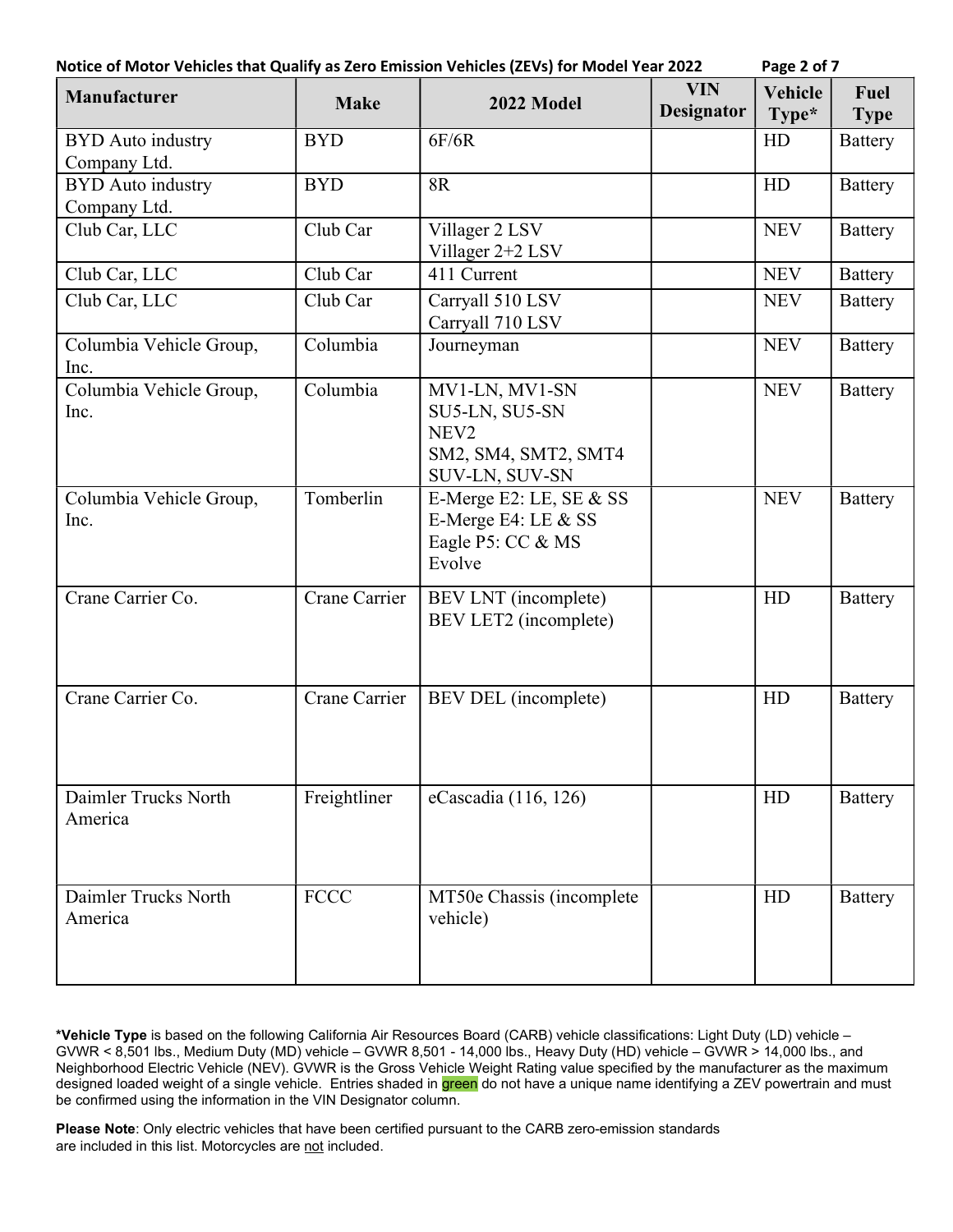| Manufacturer                    | <b>Make</b>                  | 2022 Model                                                | <b>VIN</b><br><b>Designator</b> | <b>Vehicle</b><br>Type* | Fuel<br><b>Type</b> |
|---------------------------------|------------------------------|-----------------------------------------------------------|---------------------------------|-------------------------|---------------------|
| Daimler Trucks North<br>America | Freightliner                 | $eM2$ (106, 112) (incomplete<br>vehicle)                  |                                 | HD                      | <b>Battery</b>      |
| Daimler Trucks North<br>America | Thomas Built<br><b>Buses</b> | Saf-T-Liner C2 Jouley<br><b>Electric Bus</b>              |                                 | HD                      | <b>Battery</b>      |
| Eldorado National California    | <b>ENC</b>                   | <b>Axess BEB Bus</b>                                      |                                 | HD                      | <b>Battery</b>      |
| Endera Motors, LLC              | Endera                       | <b>B-Series</b>                                           |                                 | <b>MD</b>               | <b>Battery</b>      |
| Envirotech Drive System Inc     | <b>EVT</b>                   | C-Series Van/Cutaway                                      |                                 | HD                      | <b>Battery</b>      |
| Ford Motor Company              | Ford                         | Mustang Mach-E all models                                 |                                 | LD                      | <b>Battery</b>      |
| Ford Motor Company              | Ford                         | F150 Pickup Lightning<br>4WD                              |                                 | <b>LD</b>               | <b>Battery</b>      |
| Ford Motor Company              | Ford                         | F150 Lightning Platinum<br>4WD                            |                                 | MD                      | <b>Battery</b>      |
| <b>Ford Motor Company</b>       | Ford                         | E-Transit Van, Chassis Cab,<br>Cutaway                    | Position 8<br>$=$ K             | <b>MD</b>               | <b>Battery</b>      |
| General Motors LLC.             | Chevrolet                    | Bolt, Bolt EUV                                            |                                 | LD                      | <b>Battery</b>      |
| General Motors LLC.             | Brightdrop                   | <b>EV600</b>                                              |                                 | <b>MD</b>               | <b>Battery</b>      |
| General Motors LLC.             | <b>GMC</b>                   | Hummer EV SUT                                             |                                 | <b>MD</b>               | <b>Battery</b>      |
| Gillig LLC                      | Gillig                       | Low Floor Bus                                             |                                 | HD                      | <b>Battery</b>      |
| <b>GreenPower</b>               | <b>GreenPower</b>            | EV Star, EV Star +<br>EV Star CarGo, EV Star<br>$CarGo +$ |                                 | HD                      | <b>Battery</b>      |
| <b>GreenPower</b>               | GreenPower                   | Nano BEAST                                                |                                 | HD                      | <b>Battery</b>      |
| <b>GreenPower</b>               | GreenPower                   | EV Star CC (incomplete)                                   |                                 | HD                      | <b>Battery</b>      |
| Hyundai Motor Company           | Hyundai                      | Kona Electric                                             |                                 | LD                      | <b>Battery</b>      |
| Hyundai Motor Company           | Hyundai                      | Ioniq 5                                                   |                                 | LD                      | <b>Battery</b>      |
| Hyundai Motor Company           | Hyundai                      | Ioniq Electric                                            |                                 | LD                      | <b>Battery</b>      |
| Hyundai Motor Company           | Hyundai                      | Nexo<br>Nexo Blue                                         |                                 | LD                      | Fuel<br>Cell        |

\*Vehicle Type is based on the following California Air Resources Board (CARB) vehicle classifications: Light Duty (LD) vehicle – GVWR < 8,501 lbs., Medium Duty (MD) vehicle – GVWR 8,501 - 14,000 lbs., Heavy Duty (HD) vehicle – GVWR > 14,000 lbs., and Neighborhood Electric Vehicle (NEV). GVWR is the Gross Vehicle Weight Rating value specified by the manufacturer as the maximum designed loaded weight of a single vehicle. Entries shaded in green do not have a unique name identifying a ZEV powertrain and must be confirmed using the information in the VIN Designator column.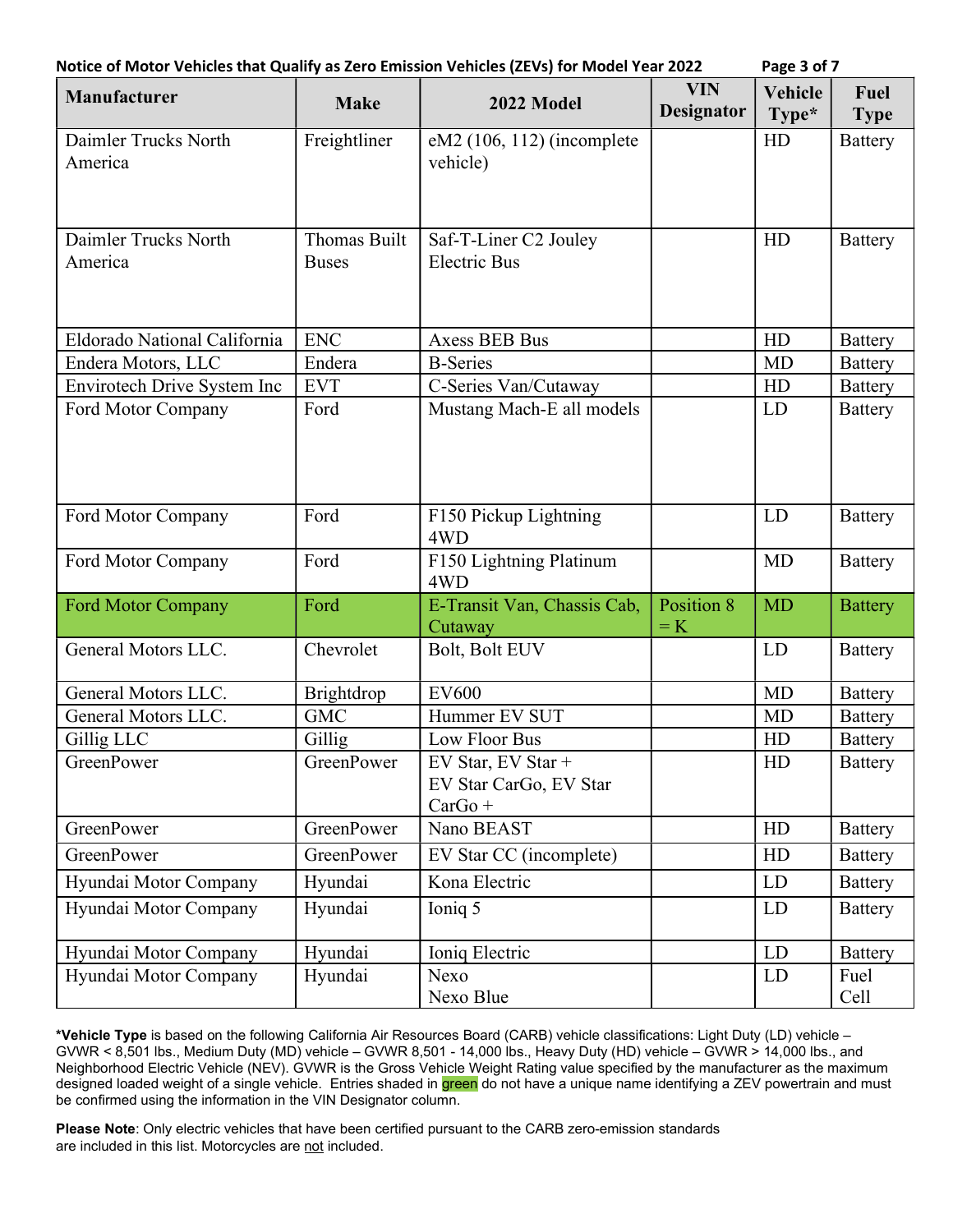| Notice of Motor Vehicles that Qualify as Zero Emission Vehicles (ZEVs) for Model Year 2022 | Page 4 of 7 |
|--------------------------------------------------------------------------------------------|-------------|
|--------------------------------------------------------------------------------------------|-------------|

| Manufacturer              | <b>Make</b>          | 2022 Model                                                                                         | <b>VIN</b><br><b>Designator</b> | <b>Vehicle</b><br>Type* | Fuel<br><b>Type</b> |
|---------------------------|----------------------|----------------------------------------------------------------------------------------------------|---------------------------------|-------------------------|---------------------|
| Jaguar Land Rover Ltd     | Jaguar               | I-Pace EV400 $(20$ " wheels)<br>I-Pace EV400 $(22)$ " wheels)<br>I-Pace EV400 SDS                  |                                 | <b>LD</b>               | <b>Battery</b>      |
| JH Global Services Inc.   | Star EV              | <b>Star Classic</b><br>Star-48<br>Star Capella, Lifted<br>Star Sirius, Lifted<br><b>Star Sport</b> |                                 | <b>NEV</b>              | <b>Battery</b>      |
| Kia Motors Corporation    | Kia                  | Niro Electric                                                                                      |                                 | LD                      | <b>Battery</b>      |
| Kia Motors Corporation    | Kia                  | EV6, all trim levels                                                                               |                                 | LD                      | <b>Battery</b>      |
| Lightning Emotors Inc.    | Lightning<br>Systems | FT3-86                                                                                             |                                 | MD                      | <b>Battery</b>      |
| Lightning Emotors Inc.    | Lightning<br>Systems | FT3-43                                                                                             |                                 | <b>MD</b>               | <b>Battery</b>      |
| Lightning Emotors Inc.    | Lightning<br>Systems | FF5-128<br>FF5-160                                                                                 |                                 | <b>MD</b>               | <b>Battery</b>      |
| Lightning Emotors Inc.    | Lightning<br>Systems | FE4-86<br>FE4-129                                                                                  |                                 | <b>MD</b>               | <b>Battery</b>      |
| Lion Electric Co USA Inc. | Lion                 | LionC (School Bus)                                                                                 |                                 | HD                      | <b>Battery</b>      |
| Lion Electric Co USA Inc. | Lion                 | Lion6                                                                                              |                                 | HD                      | <b>Battery</b>      |
| Lion Electric Co USA Inc. | Lion                 | Lion8P                                                                                             |                                 | HD                      | <b>Battery</b>      |
| Lion Electric Co USA Inc. | Lion                 | Lion8T                                                                                             |                                 | HD                      | <b>Battery</b>      |
| Lion Electric Co USA Inc. | Lion                 | LionD (School Bus)                                                                                 |                                 | HD                      | <b>Battery</b>      |
| Lion Electric Co USA Inc. | Lion                 | LionA (School Bus)                                                                                 |                                 | HD                      | <b>Battery</b>      |
| Lion Electric Co USA Inc. | Lion                 | LionM                                                                                              |                                 | HD                      | <b>Battery</b>      |
| Lucid USA, Inc.           | Lucid                | Air Dream $w/19$ " & $21$ "<br>wheels                                                              |                                 | LD                      | <b>Battery</b>      |

\*Vehicle Type is based on the following California Air Resources Board (CARB) vehicle classifications: Light Duty (LD) vehicle – GVWR < 8,501 lbs., Medium Duty (MD) vehicle – GVWR 8,501 - 14,000 lbs., Heavy Duty (HD) vehicle – GVWR > 14,000 lbs., and Neighborhood Electric Vehicle (NEV). GVWR is the Gross Vehicle Weight Rating value specified by the manufacturer as the maximum designed loaded weight of a single vehicle. Entries shaded in <mark>green</mark> do not have a unique name identifying a ZEV powertrain and must be confirmed using the information in the VIN Designator column.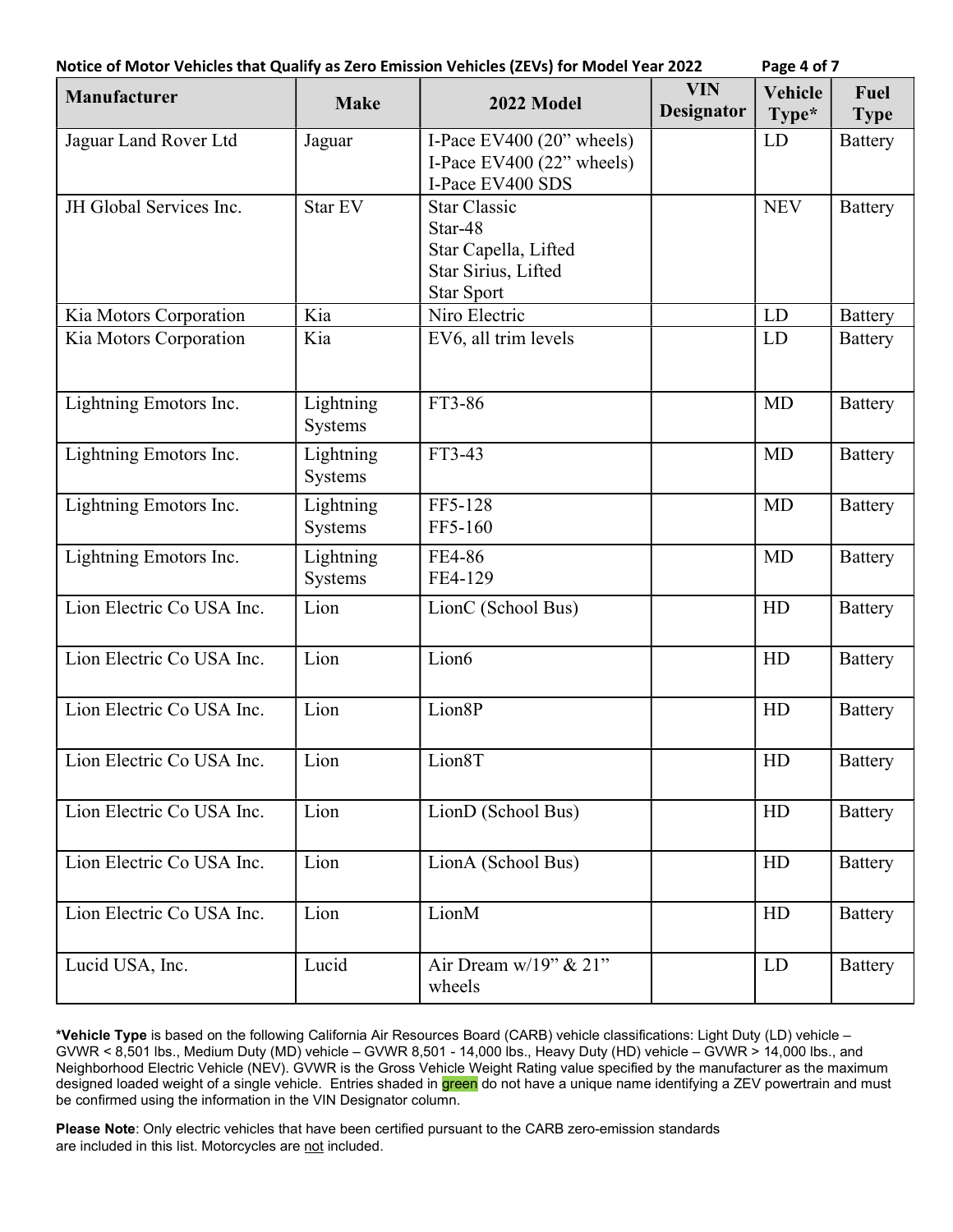| Notice of Motor Vehicles that Qualify as Zero Emission Vehicles (ZEVs) for Model Year 2022 |  |
|--------------------------------------------------------------------------------------------|--|
|--------------------------------------------------------------------------------------------|--|

Page 5 of 7

| Manufacturer                             | <b>Make</b>      | 2022 Model                                          | <b>VIN</b><br><b>Designator</b> | <b>Vehicle</b><br>Type* | Fuel<br><b>Type</b> |
|------------------------------------------|------------------|-----------------------------------------------------|---------------------------------|-------------------------|---------------------|
|                                          |                  | Grand Touring w/19" & 21"<br>wheels                 |                                 |                         |                     |
| Mazda Motor Corporation                  | Mazda            | $MX-30$                                             |                                 | LD                      | <b>Battery</b>      |
| Mercedes Benz AG                         | Mercedes<br>Benz | EQS 450+                                            |                                 | LD                      | <b>Battery</b>      |
| Mercedes Benz AG                         | Mercedes<br>Benz | EQS 580 4Matic                                      |                                 | LD                      | <b>Battery</b>      |
| Motiv Power Systems, Inc.                | Motiv            | Epic E-450 (incomplete)                             |                                 | <b>MD</b>               | <b>Battery</b>      |
| Motiv Power Systems, Inc.                | Motiv            | Epic F59 (incomplete)                               |                                 | <b>MD</b>               | <b>Battery</b>      |
| Motor Coach Industries                   | <b>MCI</b>       | J4500 Charge<br>D45 CRT LE Charge<br>D45 CRT Charge |                                 | HD                      | <b>Battery</b>      |
| Navistar Inc.                            | International    | CE School Bus                                       |                                 | HD                      | <b>Battery</b>      |
| New Flyer of America Inc.                | New Flyer        | Xcelsior XE35, XE40,<br>XE60, XT35, XT40, XT60      |                                 | HD                      | <b>Battery</b>      |
| New Flyer of America Inc.                | New Flyer        | Xcelsior XHE35, XHE40,<br>XHE60                     |                                 | HD                      | Fuel<br>Cell        |
| Nikola Corp.                             | Nikola           | Day Cab                                             |                                 | HD                      | <b>Battery</b>      |
| Nissan Motor Company,<br><b>LTD</b>      | Nissan           | Leaf All Trim Levelsw                               |                                 | LD                      | <b>Battery</b>      |
| Optimal Electric Vehicles,<br><b>LLC</b> | Optimal          | E1 (incomplete)<br>VMC E1, S1 (incomplete)          |                                 | MD                      | <b>Battery</b>      |
| <b>PACCAR</b> Inc                        | Peterbilt        | Model 579                                           | Position 6<br>$=L$              | HD                      | <b>Battery</b>      |
| PACCAR Inc                               | Kenworth         | <b>T680E</b>                                        |                                 | HD                      | <b>Battery</b>      |
| <b>PACCAR</b> Inc                        | Peterebilt       | Model 220                                           | Position 6<br>$=L$              | HD                      | <b>Battery</b>      |

\*Vehicle Type is based on the following California Air Resources Board (CARB) vehicle classifications: Light Duty (LD) vehicle – GVWR < 8,501 lbs., Medium Duty (MD) vehicle – GVWR 8,501 - 14,000 lbs., Heavy Duty (HD) vehicle – GVWR > 14,000 lbs., and Neighborhood Electric Vehicle (NEV). GVWR is the Gross Vehicle Weight Rating value specified by the manufacturer as the maximum designed loaded weight of a single vehicle. Entries shaded in <mark>green</mark> do not have a unique name identifying a ZEV powertrain and must be confirmed using the information in the VIN Designator column.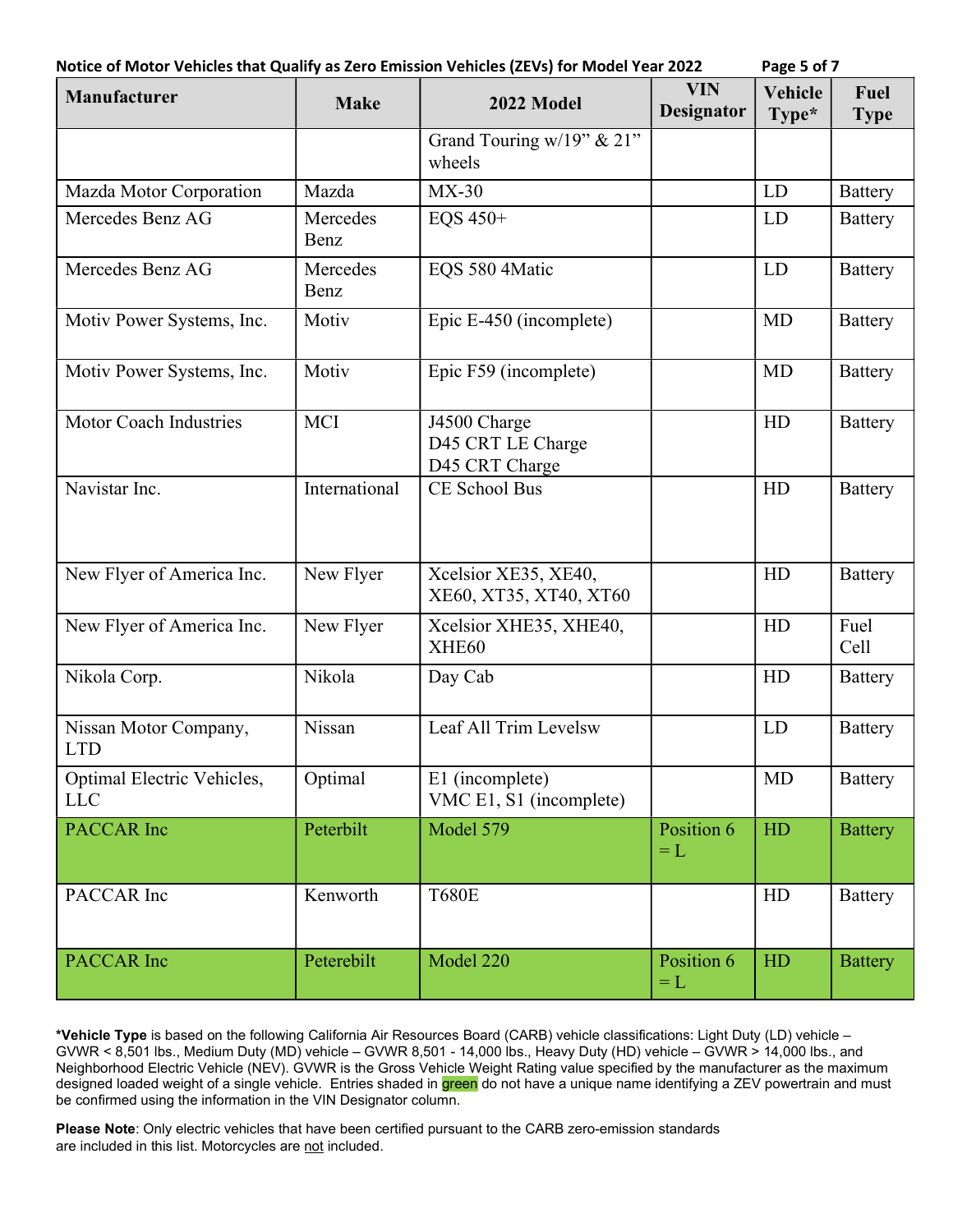|                                 | Notice of Motor Vehicles that Qualify as Zero Emission Vehicles (ZEVs) for Model Year 2022 |                                                                     |                                 | Page 6 of 7             |                     |
|---------------------------------|--------------------------------------------------------------------------------------------|---------------------------------------------------------------------|---------------------------------|-------------------------|---------------------|
| <b>Manufacturer</b>             | <b>Make</b>                                                                                | 2022 Model                                                          | <b>VIN</b><br><b>Designator</b> | <b>Vehicle</b><br>Type* | Fuel<br><b>Type</b> |
| PACCAR Inc                      | Kenworth                                                                                   | K370E, K270E                                                        |                                 | HD                      | <b>Battery</b>      |
| <b>PACCAR</b> Inc               | Peterbilt                                                                                  | Model 520                                                           | Position 6<br>$=L$              | HD                      | <b>Battery</b>      |
| Porsche                         | Porsche                                                                                    | Taycan All Trim Levels                                              |                                 | LD                      | <b>Battery</b>      |
| Polaris Industries, Inc.        | Polaris                                                                                    | GEM: e2, e4, e6, eL-XD, &<br>eM-1400 LSW                            |                                 | <b>NEV</b>              | <b>Battery</b>      |
| Rivian Automotive LLC           | Rivian                                                                                     | R1T<br>R1S                                                          |                                 | MD                      | <b>Battery</b>      |
| Rivian Automotive LLC           | Rivian                                                                                     | <b>EVD 700</b>                                                      |                                 | MD                      | <b>Battery</b>      |
| Roush Industries, Inc.          | Roush                                                                                      | F-650 BEV (incomplete)                                              |                                 | HD                      | <b>Battery</b>      |
| <b>SC Auto Sports LLC</b>       | Kandi                                                                                      | Kandi NEV K27                                                       |                                 | <b>NEV</b>              | <b>Battery</b>      |
| Tesla Inc                       | Tesla                                                                                      | Model 3 Long Range AWD<br>Model 3 Performance AWD                   |                                 | <b>LD</b>               | <b>Battery</b>      |
| Tesla Inc                       | Tesla                                                                                      | Model S Plaid (19" wheels)<br>Model S Plaid (21" wheels)<br>Model S |                                 | <b>LD</b>               | <b>Battery</b>      |
| Tesla Inc                       | Tesla                                                                                      | Model Y Long Range AWD<br>Model Y Performance<br><b>AWD</b>         |                                 | <b>LD</b>               | <b>Battery</b>      |
| Tesla Inc                       | Tesla                                                                                      | Model Y RWD                                                         |                                 | <b>LD</b>               | <b>Battery</b>      |
| Tesla Inc                       | Tesla                                                                                      | Model 3 RWD (LFP &<br>NCA)                                          |                                 | LD                      | <b>Battery</b>      |
| Tesla Inc                       | Tesla                                                                                      | Model X Plaid (20" wheels)<br>Model X Plaid (22" wheels)<br>Model X |                                 | LD                      | <b>Battery</b>      |
| <b>Toyota Motor Corporation</b> | Toyota                                                                                     | Mirai LE/LTD/XLE                                                    |                                 | LD                      | Fuel<br>Cell        |

\*Vehicle Type is based on the following California Air Resources Board (CARB) vehicle classifications: Light Duty (LD) vehicle – GVWR < 8,501 lbs., Medium Duty (MD) vehicle – GVWR 8,501 - 14,000 lbs., Heavy Duty (HD) vehicle – GVWR > 14,000 lbs., and Neighborhood Electric Vehicle (NEV). GVWR is the Gross Vehicle Weight Rating value specified by the manufacturer as the maximum designed loaded weight of a single vehicle. Entries shaded in <mark>green</mark> do not have a unique name identifying a ZEV powertrain and must be confirmed using the information in the VIN Designator column.